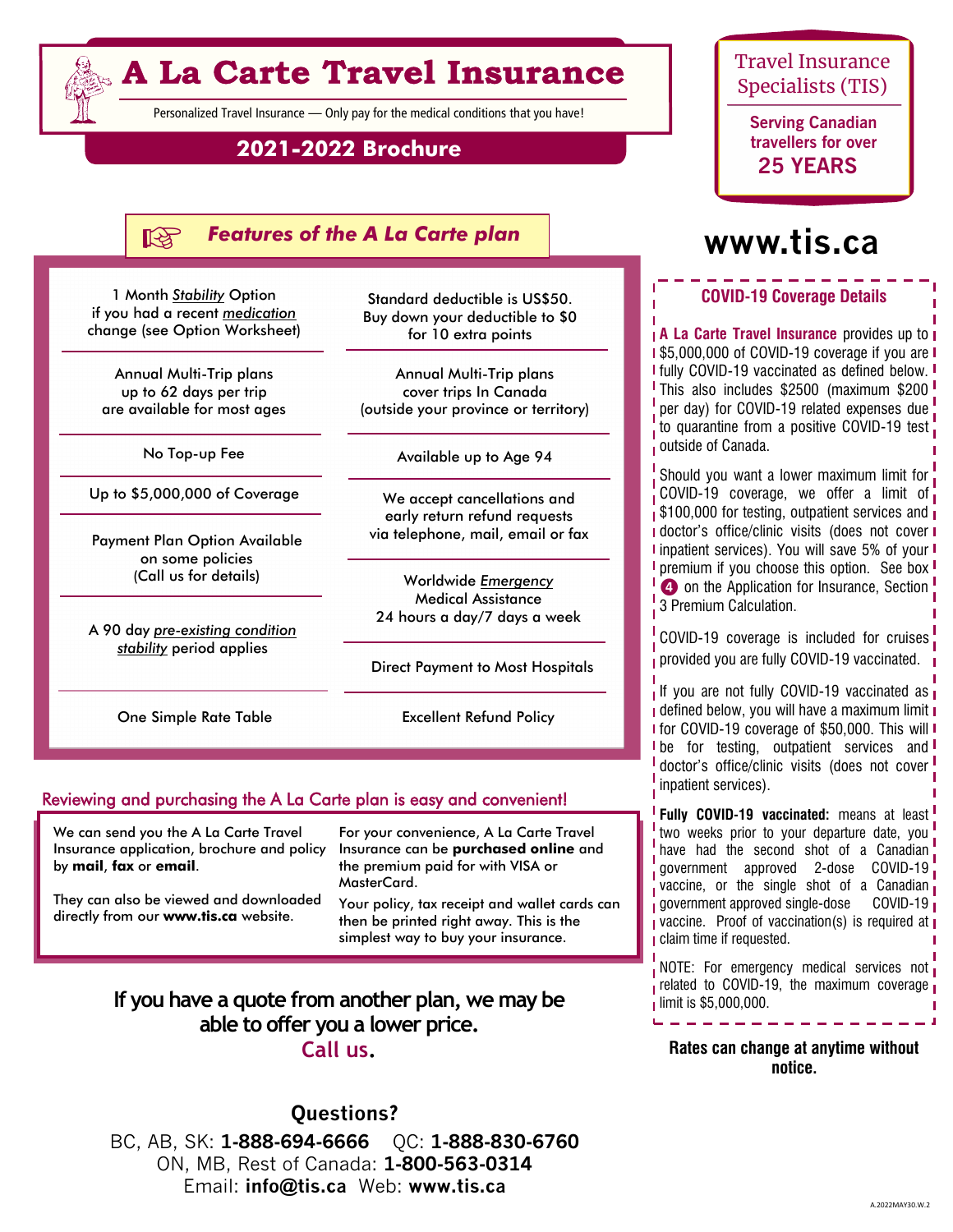### **A La Carte Travel Insurance**

### **Created by Travel Insurance Specialists** Instructions on How to Calculate the Premium for each Applicant

- 1. Complete page 2 of the Application for Insurance by following **steps 1** and **2** on page 4. Add up the total score and copy it to line **❻ FACTOR** in **Section 3 – Premium Calculation on page 3 of the Application for Insurance**.
- 2. Calculate your age at the Departure Date from Canada.
- 3. For Single Trips, using the correct age range in the Base Rate Tables, follow down the column until you come to the Day Band for the number of Days you require coverage.
- 4. Use the base premium rate–based on your age and the number of days you require coverage for  $-$  to enter in line  $\bullet$  of Section 3 – Premium Calculation.
- 5. For our Annual Multi-Trip Plan, check the box indicating the number of days you wish to purchase. Put the corresponding premium from the Annual Multi-Trip Plan Base Rate Tables in line **1** of Section 3 – Premium Calculation.
- 6. Add the amounts from lines  $\bigcirc$  and  $\bigcirc$  and enter the result in line ❸ Annual Multi-Trip and Single Trip Base Premium SUBTOTAL of Section 3 – Premium Calculation.
- 7. If fully COVID-19 vaccinated, for a \$100,000 COVID-19 maximum limit; calculate 5% of your Base Premium SUBTOTAL, from line and enter it as a negative number in line **❹**.
- 8. If you are fully COVID-19 vaccinated but have not received a Canadian government approved COVID-19 booster shot prior to departing on your trip, calculate 5% of your Base Premium SUBTOTAL from line ❸ and enter it in line **❺**.
- 9. Premium SUBTOTAL: Add the amounts from lines ❸ through **❺**.
- 10. For each Applicant's premium, multiply line **❼** x line**❻** and enter the result in line  $\langle 8 \rangle$ .

NOTE: The Base Rate Tables include COVID-19 coverage. If you are NOT fully COVID-19 vaccinated, your COVID-19 maximum limit is \$50,000. This will be for testing, outpatient services and doctor's office/clinic visits (does not cover COVID-19 inpatient services).

**Each applicant must read, sign and date the Application for Insurance at the bottom of page 3**. **Mail or fax the completed Application for Insurance (see #5 on page 4) with the required premium.**

### **\Refunds**

- 1. Contact Travel Insurance Specialists at **1-800-563-0314**.
- 2. If you return early from your trip, you may qualify for a refund if you have not had a claim. Early return refunds will be calculated based on the premium paid, the date you enter Canada and the Day Bands as per the Rate Tables. If the total trip length still falls within the same day band, there is no refund. Refunds are subject to a fee of \$15 per person.
- 3. Annual Multi-Trip Plan premiums and premiums for any extension(s) are not refundable.

### **Extension of Coverage**

If you choose to extend your trip beyond the A La Carte Travel Insurance policy expiry date, you must contact Travel Insurance Specialists at 1-800-563-0314 or 905-830-2928 (collect) at least ten(10) days prior to the policy expiry date and pay any required additional premium. You must remain eligible for coverage under all sections of the A La Carte Travel Insurance policy and a claim must not have been reported, incurred or paid.

Any new medical conditions present on the date you apply for an extension of coverage will not be covered under the extension.

We calculate extension premiums by using the current Base Rate Tables for the total trip length less the premium you have paid and multiplied by your Score. There will be a \$10 per person risk premium added to this result. A minimum premium of \$20 per person applies to each extension. Please see the A La Carte Travel Insurance policy for Extension details.

### Base Rate Tables 2021–2022

**THE MINIMUM PREMIUM IS \$20 PER PERSON**

| <b>SINGLE TRIP PLAN</b> |            |            |            |            |            |                |                |                |                |
|-------------------------|------------|------------|------------|------------|------------|----------------|----------------|----------------|----------------|
| <b>DAY</b>              |            |            |            |            |            |                |                |                |                |
| <b>BANDS</b>            |            |            |            |            | <b>AGE</b> |                |                |                |                |
|                         | $1 - 55$   | 56-60      | 61-66      | 67-71      | 72-76      | 77-80          | 81-85          | 86-89          | 90-94          |
| 1 to $2$                | \$28       | \$31       | \$32       | \$51       | \$59       | \$88           | \$141          | \$192          | \$212          |
| 3 to 5                  | 32         | 40         | 41         | 62         | 75         | 109            | 176            | 241            | 264            |
| 6 to 10                 | 42         | 52         | 52         | 83         | 100        | 145            | 235            | 321            | 354            |
| 11 to 15                | 52         | 65         | 74         | 115        | 141        | 204            | 329            | 452            | 503            |
| 16 to 20                | 74         | 80         | 99         | 154        | 190        | 272            | 441            | 607            | 683            |
| 21 to 25                | 91         | 97         | 121        | 185        | 231        | 337            | 553            | 755            | 845            |
| 26 to 30                | 111        | 120        | 144        | 224        | 274        | 408            | 663            | 911            | 1,018          |
| 31 to 35                | 125        | 139        | 169        | 259        | 324        | 474            | 777            | 1,067          | 1,193          |
| 36 to 40                | 152        | 167        | 190        | 300        | 366        | 544            | 892            | 1,231          | 1,371          |
| 41 to 45                | 168        | 184        | 222        | 340        | 416        | 614            | 1,006          | 1,393          | 1,554          |
| 46 to 50                | 190        | 202        | 238        | 373        | 456        | 683            | 1,124          | 1,558          | 1,733          |
| 51 to 55                | 202        | 231        | 266        | 415        | 509        | 749            | 1,248          | 1,718          | 1,917          |
| 56 to 60                | 223        | 245        | 289        | 444        | 554        | 824            | 1,361          | 1,884          | 2,101          |
| 61 to 65                | 244        | 270        | 313        | 488        | 577        | 890            | 1,484          | 2,051          | 2,292          |
| 66 to 70                | 265        | 289        | 342        | 526        | 624        | 965            | 1,602          | 2,223          | 2,480          |
| 71 to 75                | 283        | 310        | 364        | 565        | 667        | 1,031          | 1,726          | 2,391          | 2,665          |
| 76 to 80                | 310<br>329 | 333<br>359 | 391<br>428 | 611<br>649 | 713        | 1,100          | 1,848          | 2,571          | 2,860          |
| 81 to 85                | 351        |            | 460        | 689        | 764        | 1,183          | 1,977<br>2,101 | 2,739          | 3,055          |
| 86 to 90                | 366        | 375<br>400 | 500        | 725        | 808        | 1,257          |                | 2,919          | 3,251          |
| 91 to 95<br>96 to 100   | 393        | 427        | 524        | 765        | 896<br>951 | 1,331<br>1,404 | 2,142<br>2,261 | 3,096          | 3,447          |
| 101 to 105              | 415        | 454        | 551        | 805        | 1,003      | 1,475          |                | 3,273          | 3,650          |
| 106 to 110              | 451        | 485        | 578        | 850        | 1,052      |                | 2,388<br>2,510 | 3,458<br>3,636 | 3,853<br>4,054 |
| 111 to 115              | 468        | 517        | 618        | 885        | 1,074      | 1,546<br>1,623 | 2,638          | 3,823          | 4,260          |
| 116 to 120              | 486        | 546        | 660        | 930        | 1,121      | 1,692          | 2,764          | 4,005          | 4,468          |
| 121 to 125              | 509        | 575        | 708        | 971        | 1,197      | 1,857          | 2,967          | 4,307          | 4,800          |
| 126 to 130              | 533        | 603        | 750        | 1,012      | 1,259      | 1,937          | 3,102          | 4,503          | 5,018          |
| 131 to 135              | 555        | 633        | 799        | 1,055      | 1,316      | 2,015          | 3,233          | 4,698          | 5,237          |
| 136 to 140              | 571        | 655        | 846        | 1,099      | 1,363      | 2,093          | 3,370          | 4,894          | 5,456          |
| 141 to 145              | 593        | 682        | 881        | 1,139      | 1,413      | 2,170          | 3,501          | 5,096          | 5,679          |
| 146 to 150              | 612        | 713        | 914        | 1,178      | 1,461      | 2,249          | 3,636          | 5,291          | 5,901          |
| 151 to 155              | 638        | 737        | 951        | 1,223      | 1,590      | 2,330          | 3,778          | 5,496          | 6,125          |
| 156 to 160              | 652        | 763        | 986        | 1,265      | 1,648      | 2,406          | 3,915          | 5,702          | 6,356          |
| 161 to 165              | 673        | 790        | 1,018      | 1,311      | 1,696      | 2,466          | 4,050          | 5,906          | 6,585          |
| 166 to 170              | 693        | 810        | 1,052      | 1,345      | 1,793      | 2,517          | 4,251          | 6,195          | 6,903          |
| 171 to 175              | 715        | 845        | 1,087      | 1,389      | 1,895      | 2,571          | 4,328          | 6,289          | 7,146          |
| 176 to 183              | 746        | 890        | 1,143      | 1,461      | 1,959      | 2,666          | 4,391          | 6,329          | 7,502          |
|                         |            |            |            |            |            |                |                |                |                |

**184 + For trips of other durations, please call for rates**

### **Annual Multi-Trip Plan**

**Coverage outside Canada and outside your Province of residence**

|                                          |     |                  |     |     | AGE: 1-55 56-60 61-66 67-71 72-76 77-80 81-85 86-89 |       |     | $90 - 94$ |
|------------------------------------------|-----|------------------|-----|-----|-----------------------------------------------------|-------|-----|-----------|
| 8 Day Plan \$100 \$104 \$111 \$152 \$189 |     |                  |     |     | \$324                                               | \$474 | N/A | N/A       |
| 16 Day Plan   120   124                  |     | 137 <sup>2</sup> | 172 | 213 | 380                                                 | 689   | N/A | N/A       |
| 32 Day Plan 219                          | 240 | 255              | 326 | 397 | 734                                                 | 1.215 | N/A | N/A       |
| 62 Day Plan 471                          | 516 | 546              | 698 | 857 | N/A                                                 | N/A   | N/A | N/A       |

**PREMIUMS CAN BE CHANGED AT ANY TIME WITHOUT NOTICE UNLESS YOU HAVE PAID THE REQUIRED PREMIUM IN ADVANCE.**

### **You can also purchase A La Carte online!**

**NOTE**: Any words that are italicized and underlined refer to defined terms. **Definitions** for these terms are found on **page 4** of the Application for Insurance.

**IMPORTANT**: These documents are not your policy. We will send your policy, wallet cards and a receipt once your Application for Insurance has been accepted and your premium has been processed. **This insurance covers** *treatment* **required only as a result of a medical** *Emergency* **and has other terms, conditions, limitations and exclusions which may affect your coverage. For a full description, see the policy**.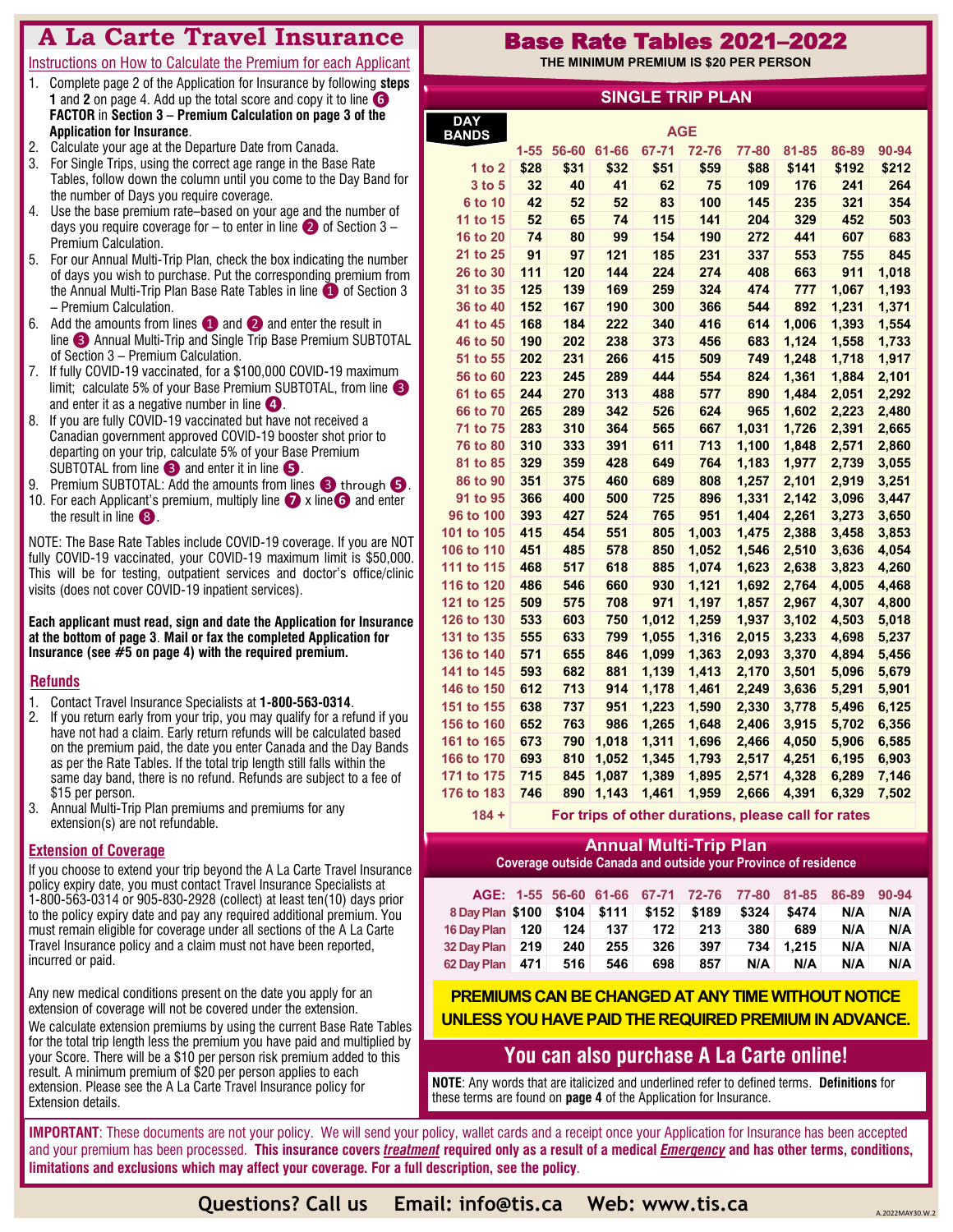#### **A La Carte Travel Insurance PAGE 1 2021-2022 Application for Insurance**

**Created by Travel Insurance Specialists**

Underwritten by: Industrial Alliance Insurance and Financial Services Inc.

## Policy # ALC

|                                          | <b>APPLICANT 1</b><br><b>APPLICANT INFORMATION</b>                                   |                      |               | <b>APPLICANT 2</b>                                      |  |  |
|------------------------------------------|--------------------------------------------------------------------------------------|----------------------|---------------|---------------------------------------------------------|--|--|
| Last name                                | (Names must be the same as on your health card)                                      | Last name            |               | (Names must be the same as on your health card)         |  |  |
| First name                               | Middle name                                                                          | First name           |               | Middle name                                             |  |  |
| <b>Address in Canada for Applicant 1</b> |                                                                                      |                      |               |                                                         |  |  |
| <b>Street</b>                            | City                                                                                 |                      | Province      | <b>Postal Code</b>                                      |  |  |
| Date of Birth                            | Government Health Plan # & version code                                              | Date of Birth        |               | Government Health Plan # & version code                 |  |  |
| dd<br>mm<br>уу                           |                                                                                      | dd                   | mm<br>уу      |                                                         |  |  |
| Phone/Cell #                             | E-mail address (if any)                                                              | Phone/Cell #         |               | E-mail address (if any)                                 |  |  |
| <b>Family Doctor</b>                     |                                                                                      | <b>Family Doctor</b> |               |                                                         |  |  |
| <b>Name</b>                              | Phone                                                                                | <b>Name</b>          |               | Phone                                                   |  |  |
|                                          | To help you complete this Application for Insurance, see the Instructions on page 4. |                      |               | Out of Country Address (if unknown give city/state)     |  |  |
|                                          |                                                                                      |                      | <b>Street</b> |                                                         |  |  |
|                                          |                                                                                      |                      |               |                                                         |  |  |
|                                          |                                                                                      |                      | City          | <b>State</b><br><b>Zip Code</b>                         |  |  |
|                                          |                                                                                      |                      |               |                                                         |  |  |
|                                          |                                                                                      |                      | Phone         |                                                         |  |  |
|                                          |                                                                                      |                      |               | <b>Emergency Contact in Canada (relative or friend)</b> |  |  |
|                                          |                                                                                      |                      | Name          | Phone                                                   |  |  |

### Section 1 – ELIGIBILITY REQUIREMENTS

QUESTIONS? CALL US — Email info@tis.ca

**You must meet the Eligibility Requirements below any time you depart Canada on a Single Trip Plan or depart your province or territory of residence on an Annual Multi-Trip Plan to be eligible for coverage under this policy.**

#### **You are eligible for coverage if:**

- **1.** In the past 6 months you have not:
	- (i) been hospitalized for 24 or more consecutive hours for any of the following:
		- a Cerebral Vascular Accident (CVA, stroke) or Transient Ischemic Attack (TIA, mini-stroke);
		- a *heart condition*;
		- blood clot(s); or
		- a *lung condition*;
	- (ii) received *treatment* for metastatic cancer;
	- (iii) been diagnosed with **or** received *treatment* for **or** taken *medication* for a terminal illness;
	- (iv) had or used home oxygen (including an oxygen concentrator) for a *lung condition*; or
	- (v) required dialysis.
- **2.** You have not:
	- (i) had your most recent coronary artery by-pass, coronary angioplasty or stent insertion more than 20 years ago;
	- (ii) had a coronary angioplasty or stent insertion in the past 6 months;
	- (iii) had any aneurysm that has not been surgically repaired or any dilation of the aorta;
	- (iv) in the past 5 years, received *treatment* for or taken *medication* for Congestive Heart Failure (CHF);
	- (v) in the past 5 years, received *treatment* for or taken *medication* for Cardiomyopathy with a Grade IV ventricle or a ventricular ejection fraction of 20% or less;
	- (vi) been advised by any physician that travelling on your trip would be medically unsafe or that you should not travel on your trip; or
	- (vii) had a diagnosis of Amyotrophic Lateral Sclerosis (ALS, Lou Gehrig's disease).

**Acceptance Statement:** You are eligible for coverage under the A La Carte Travel Insurance policy if you meet all the requirements above on the **departure date** of any trip.

### Section 2 – BASIC EMERGENCY MEDICAL COVERAGE INCLUDES AMOUNTS UP TO:

| <b>EMERGENCY MEDICAL SERVICES</b> not related to COVID-19  \$5,000,000   |  |
|--------------------------------------------------------------------------|--|
| COVID-19 Coverage, if fully COVID-19 vaccinated \$5,000,000              |  |
| If not fully COVID-19 vaccinated, COVID-19 Coverage\$50,000*             |  |
| <b>Emergency</b> Paramedical/Professional Services\$250 per practitioner |  |
|                                                                          |  |
| <b>Emergency Dental Due to Accidental Blow to the Mouth </b> \$2,000     |  |
|                                                                          |  |
| Removal of a Cast or Stitches after an <i>Emergency</i> \$300            |  |
|                                                                          |  |

| Emergency Evacuation & Repatriation Eligible Expenses |  |  |  |  |  |
|-------------------------------------------------------|--|--|--|--|--|
| Major Event Return Home\$3,000 per person             |  |  |  |  |  |
| Subsistence Allowance \$1,500 per person              |  |  |  |  |  |
| Expenses Related to your Death \$5,000 per person     |  |  |  |  |  |
| Bedside Companion Travel Eligible Expenses            |  |  |  |  |  |
| 24 Hour Worldwide Emergency Medical Assistance        |  |  |  |  |  |

#### **See the policy at www.tis.ca for full details.**

\* Does not cover inpatient services

**NOTE: All premiums, benefits, and limits are quoted in Canadian currency unless otherwise specified.**

**Questions?** BC, AB, SK: **1-888-694-6666** QC: **1-888-830-6760** ON, MB, Rest of Canada: **1-800-563-0314** 

Email: **info@tis.ca** Web: **www.tis.ca**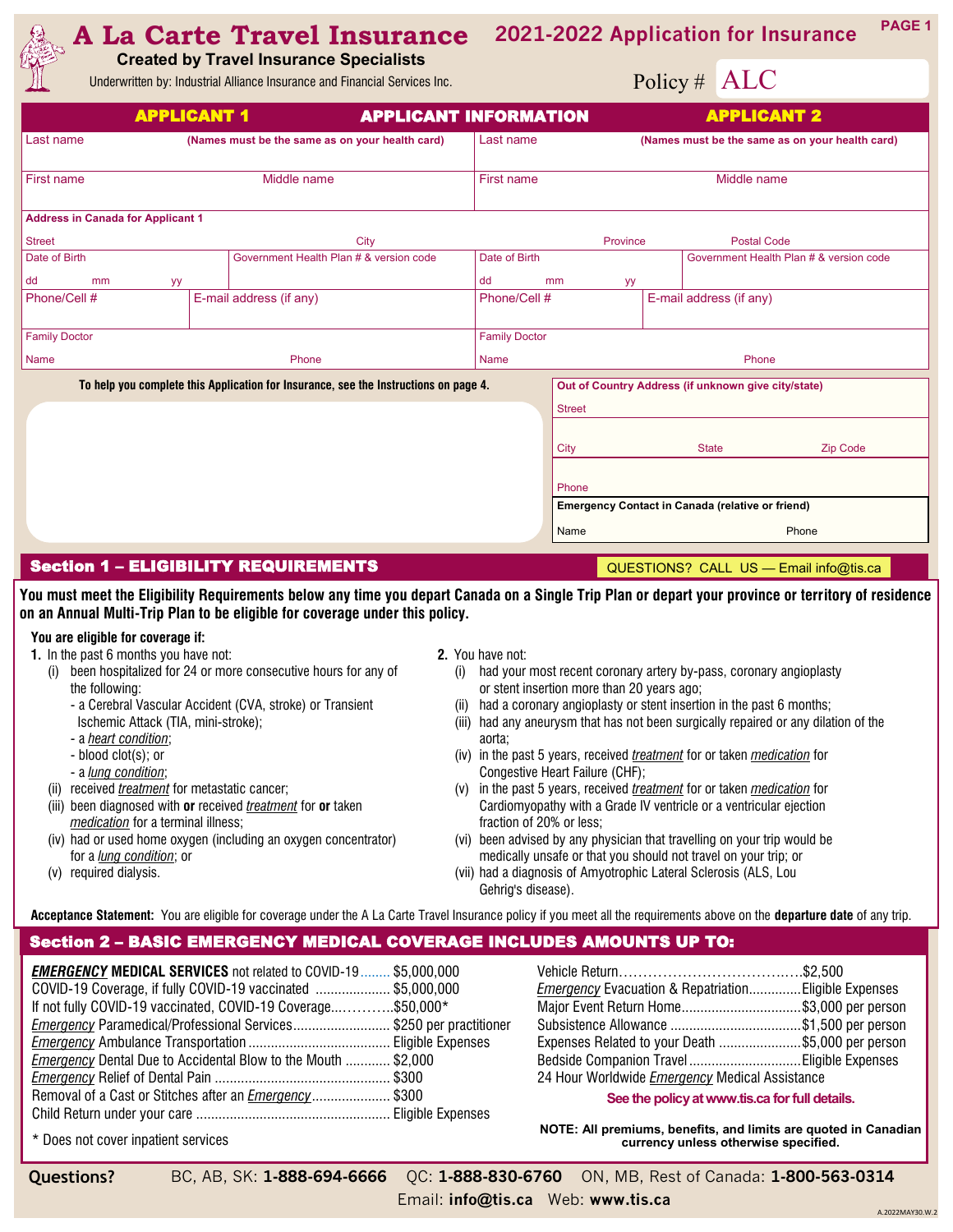| <b>PAGE 2</b> |                                              |  |
|---------------|----------------------------------------------|--|
|               | A La Carte OPTION WORKSHEET 2021-2022 Season |  |

### **Questions? Call Us Email: info@tis.ca Web: www.tis.ca**

**IMPORTANT:** Each applicant must meet all the eligibility requirements contained in Section 1 - Eligibility Requirements on page 1 of this **Application for Insurance**. If you do not meet these Eligibility Requirements or your health changes on or prior to the departure date of any trip which makes you no longer eligible for this insurance, **you must call** Travel Insurance Specialists.

| If FAXING this application, enter your policy<br><b>NOTE:</b> Any words that are italicized and underlined refer to defined terms.<br>number below:<br><b>First Name:</b><br><b>Definitions</b> for these terms are found on <b>page 4</b> of this Application for<br><b>ALC</b><br>Insurance. This worksheet must be completed by each applicant.                                                                                                 |                                                     |              |                                                                                                                                                                                                               | <b>APPLICANT 1 Score   APPLICANT 2 Score</b><br><b>First Name:</b> |  |
|----------------------------------------------------------------------------------------------------------------------------------------------------------------------------------------------------------------------------------------------------------------------------------------------------------------------------------------------------------------------------------------------------------------------------------------------------|-----------------------------------------------------|--------------|---------------------------------------------------------------------------------------------------------------------------------------------------------------------------------------------------------------|--------------------------------------------------------------------|--|
| For the completion of I. & II., if you are unsure of your medical history or conditions, check with your doctor.<br><b>UNDERWRITING QUESTIONS</b> (this section must be completed by each applicant)<br>L.<br>Use your date of application when completing these questions. If any of your answers change prior to your<br>departure date, you must contact Travel Insurance Specialists to adjust your Score and Premium.                         |                                                     |              | If your answer is "YES" to any of<br>the questions in Sections I. $(A. - G.)$<br>or you select option(s) in II, and III.<br>you must CHECK that box and ADD the<br>point value of the question to your Score. |                                                                    |  |
| A. Have you ever, received treatment for, been prescribed or taken medication for, or had a diagnosis of:                                                                                                                                                                                                                                                                                                                                          |                                                     |              |                                                                                                                                                                                                               |                                                                    |  |
| 1) a heart condition?                                                                                                                                                                                                                                                                                                                                                                                                                              |                                                     |              | $\Box$ + 95                                                                                                                                                                                                   | $+95$<br>П                                                         |  |
| 2) a Cerebral Vascular Accident (CVA, stroke)?                                                                                                                                                                                                                                                                                                                                                                                                     |                                                     |              | $\Box$ + 60                                                                                                                                                                                                   | $\Box$ + 60                                                        |  |
| 3) Peripheral Vascular Disease [PVD] (excluding varicose veins and venous stasis)?                                                                                                                                                                                                                                                                                                                                                                 |                                                     |              | $\Box$ + 75                                                                                                                                                                                                   | $\Box$ + 75                                                        |  |
| 4) carotid artery stenosis of 50% or more [narrowing, blockage or clogging of any blood vessel(s) in the neck]?                                                                                                                                                                                                                                                                                                                                    |                                                     |              | $\Box$ + 75                                                                                                                                                                                                   | $\Box$ + 75                                                        |  |
| B. In the 12 months prior to your departure date, have you received <i>treatment</i> for, been prescribed or taken <i>medication</i> for, or<br>had a diagnosis of:                                                                                                                                                                                                                                                                                |                                                     |              |                                                                                                                                                                                                               |                                                                    |  |
| 1) Transient Ischemic Attack (TIA, mini-stroke)?                                                                                                                                                                                                                                                                                                                                                                                                   |                                                     |              | $\Box$ + 35                                                                                                                                                                                                   | $\Box$ + 35                                                        |  |
| 2) diabetes requiring oral medication?                                                                                                                                                                                                                                                                                                                                                                                                             |                                                     |              | $\Box$ + 30                                                                                                                                                                                                   | $\Box$ + 30                                                        |  |
| 3) diabetes requiring insulin (or any other injectable <i>medication</i> required to control diabetes)?                                                                                                                                                                                                                                                                                                                                            |                                                     |              | $\Box$ + 70                                                                                                                                                                                                   | $\Box$ + 70                                                        |  |
| 4) leukemia, cancer requiring surgery (includes a positive biopsy), chemotherapy, radiation and/or laser therapy (excludes basal cell                                                                                                                                                                                                                                                                                                              |                                                     |              |                                                                                                                                                                                                               |                                                                    |  |
| carcinoma, hormone replacement therapy (such as Tamoxifen), removal of skin lesions or squamous cell carcinoma)?                                                                                                                                                                                                                                                                                                                                   |                                                     |              | $\Box$ +45                                                                                                                                                                                                    | $\Box$ +45                                                         |  |
| 5) dementia (includes Alzheimer's disease)?                                                                                                                                                                                                                                                                                                                                                                                                        |                                                     |              | $\Box$ + 50                                                                                                                                                                                                   | $\Box$ + 50                                                        |  |
| 6) a bowel condition or gastrointestinal bleed?                                                                                                                                                                                                                                                                                                                                                                                                    |                                                     |              | $+30$<br>П                                                                                                                                                                                                    | $+30$<br>П.                                                        |  |
| 7) a lung condition?                                                                                                                                                                                                                                                                                                                                                                                                                               |                                                     |              | $\Box$ + 50                                                                                                                                                                                                   | $\Box$ + 50                                                        |  |
| 8) 2 or more episodes of a Urinary Tract Infection (UTI)?                                                                                                                                                                                                                                                                                                                                                                                          |                                                     |              | $\Box$ + 25                                                                                                                                                                                                   | $\Box$ + 25                                                        |  |
| 9) Stage IV Kidney (renal) Failure?                                                                                                                                                                                                                                                                                                                                                                                                                |                                                     |              | $\Box$ + 50                                                                                                                                                                                                   | $\Box$ + 50                                                        |  |
| 10) kidney stone(s) [unless the stone(s) are no longer present]?                                                                                                                                                                                                                                                                                                                                                                                   |                                                     |              | $\Box$ + 20                                                                                                                                                                                                   | $\Box$ + 20                                                        |  |
| 11) gallstone(s) [unless the gallstone(s) have been removed], or pancreatitis?                                                                                                                                                                                                                                                                                                                                                                     |                                                     | $\Box$ + 20  | $\Box$ + 20                                                                                                                                                                                                   |                                                                    |  |
| 12) Parkinson's Disease, Muscular Dystrophy, Cerebral Palsy, Myasthenia Gravis or Multiple Sclerosis?                                                                                                                                                                                                                                                                                                                                              |                                                     | $\Box$ + 75  | $\Box$ + 75                                                                                                                                                                                                   |                                                                    |  |
| 13) a liver condition?                                                                                                                                                                                                                                                                                                                                                                                                                             |                                                     |              |                                                                                                                                                                                                               | $+20$<br>LI.                                                       |  |
| 14) blood clot(s) (do not count the use of a blood thinner for up to 60 days for preventative purposes following hip or knee surgery)?                                                                                                                                                                                                                                                                                                             |                                                     |              | $\Box$ + 50                                                                                                                                                                                                   | $\Box$ + 50                                                        |  |
| C. In the 12 months prior to your departure date, have you been prescribed or taken:                                                                                                                                                                                                                                                                                                                                                               |                                                     |              |                                                                                                                                                                                                               |                                                                    |  |
| 1) 3 or more <i>medications</i> that modify your blood pressure?                                                                                                                                                                                                                                                                                                                                                                                   |                                                     | $+35$<br>H   | $\Box$ + 35                                                                                                                                                                                                   |                                                                    |  |
| 2) Prednisone (includes equivalent steroid medication) in pill form for a lung condition for more than 21 consecutive days?                                                                                                                                                                                                                                                                                                                        |                                                     | $\Box$ + 45  | $\Box$ + 45                                                                                                                                                                                                   |                                                                    |  |
| 3) Lasix (Novo-Semide/Furosemide) for any reason for more than 21 consecutive days?                                                                                                                                                                                                                                                                                                                                                                |                                                     | $\Box$ + 45  | $\Box$ +45                                                                                                                                                                                                    |                                                                    |  |
| D. Have you had your most recent coronary artery by-pass, coronary angioplasty or stent insertion over 15 years and up to 20 years ago?                                                                                                                                                                                                                                                                                                            |                                                     | $\Box$ + 75  | $\Box$ + 75                                                                                                                                                                                                   |                                                                    |  |
| E. Have you, in the past 12 months, been a resident in a long-term care facility or in an assisted living facility where you were helped with<br>any of the activities of daily living (bathing, eating, using a toilet, taking <i>medication</i> or getting into or out of a chair or bed)?                                                                                                                                                       |                                                     | $\Box$ + 100 | $\square$ + 100                                                                                                                                                                                               |                                                                    |  |
| F. At any time in the 24 months prior to your departure date, have you used any tobacco or cannabis products?                                                                                                                                                                                                                                                                                                                                      |                                                     |              | $\Box$ + 20                                                                                                                                                                                                   | $\Box$ + 20                                                        |  |
| G. Was your last complete medical examination more than 24 months prior to your departure date?                                                                                                                                                                                                                                                                                                                                                    |                                                     |              | $\Box$ + 30                                                                                                                                                                                                   | $\Box$ + 30                                                        |  |
| BUY DOWN YOUR PRE-EXISTING CONDITION STABILITY PERIOD You qualify for a pre-existing condition stability<br>н.<br>period of 90 days prior to any departure date.<br>If you had a replacement, elimination or an increase/decrease in dosage or frequency of a <i>medication</i> that was prescribed more than<br>90 days prior to your departure date, you can reduce the stability period for the medical condition that the medication treats to |                                                     | $\Box$ + 35  | $\Box$ + 35                                                                                                                                                                                                   |                                                                    |  |
| 1 month prior to any departure date.                                                                                                                                                                                                                                                                                                                                                                                                               |                                                     |              | $\Box$ + 10                                                                                                                                                                                                   | $\Box$ + 10                                                        |  |
| III. CHANGE YOUR DEDUCTIBLE All deductible amounts are in U.S. dollars (US\$) Standard is US\$50.<br>◆ For \$0 Deductible<br>• Choose a higher deductible for a reduction to your premium by indicating the point value for your chosen deductible to subtract                                                                                                                                                                                     |                                                     |              |                                                                                                                                                                                                               |                                                                    |  |
| at the right: $US$250-5$<br>$US$500 - 10$<br>$US$1,000 - 15$                                                                                                                                                                                                                                                                                                                                                                                       | $US$5,000 - 30$<br>$US$10,000 - 40$<br>>>>>>        |              | $\Box$ $\blacksquare$                                                                                                                                                                                         | $\Box$ $\blacksquare$                                              |  |
| BASIC COVERAGE for claims not related to COVID-19 is \$5,000,000 maximum.<br>Limits for COVID-19 claims vary. See the COVID-19 Coverage Details on the front of the brochure.                                                                                                                                                                                                                                                                      | >>>>>                                               |              | $\sqrt{1 + 100}$                                                                                                                                                                                              | $\sqrt{1 + 100}$                                                   |  |
| Add up the total(s) of points for your choices and enter it in the score box(es) to the right.<br>Your total(s) MUST include the 100 points for coverage.                                                                                                                                                                                                                                                                                          |                                                     |              | <b>Applicant 1 Score</b>                                                                                                                                                                                      | <b>Applicant 2 Score</b>                                           |  |
|                                                                                                                                                                                                                                                                                                                                                                                                                                                    | TRANSFER EACH APPLICANT'S SCORE TO LINE 6 ON PAGE 3 |              |                                                                                                                                                                                                               |                                                                    |  |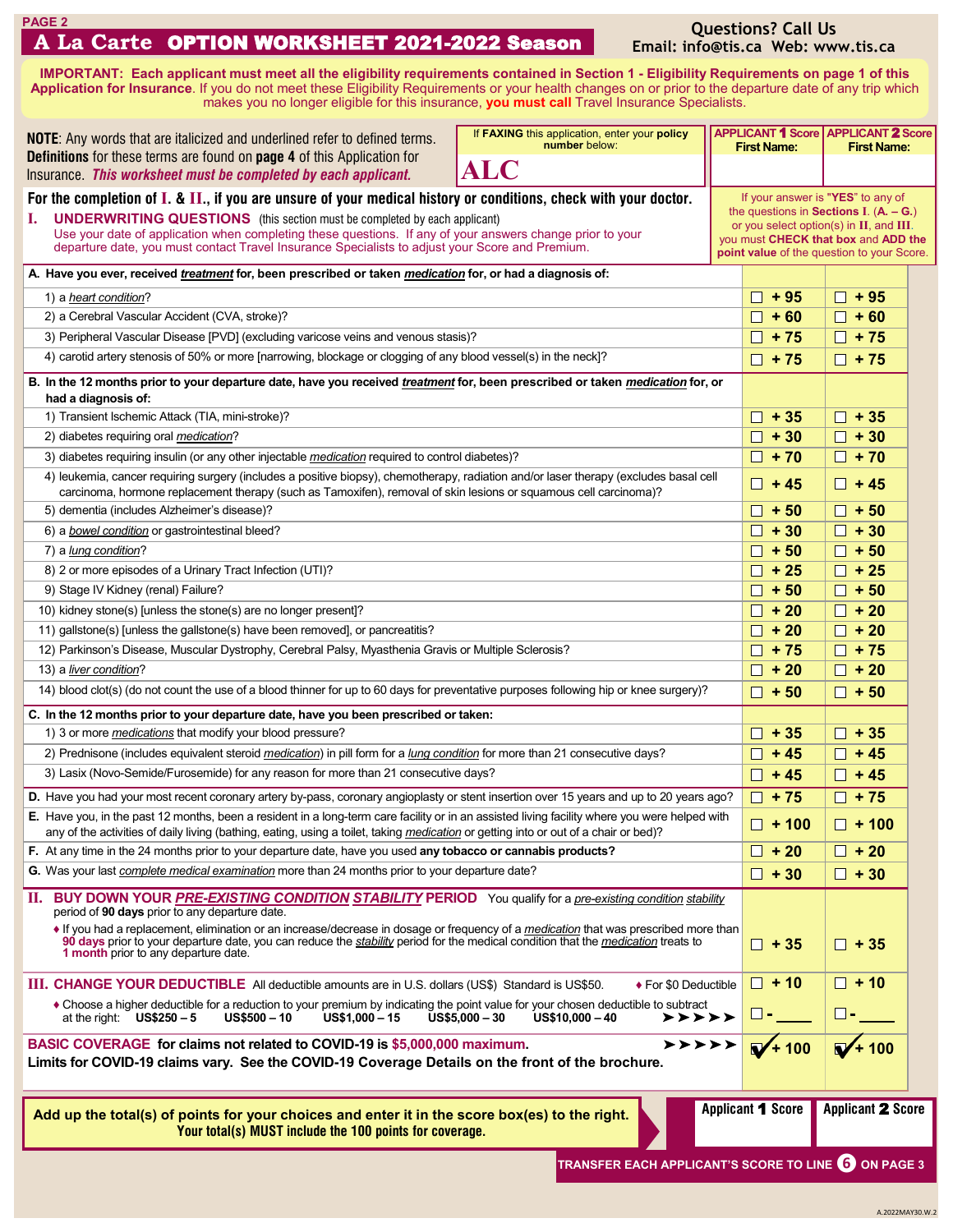| <b>Name of Applicant 1</b> (print) |                                                                                                                                                                               |                                                                                          | 2021-2022 Season                                                                                                                               | PAGE 3       |                             | <b>Name of Applicant 2</b> (print) |
|------------------------------------|-------------------------------------------------------------------------------------------------------------------------------------------------------------------------------|------------------------------------------------------------------------------------------|------------------------------------------------------------------------------------------------------------------------------------------------|--------------|-----------------------------|------------------------------------|
|                                    |                                                                                                                                                                               |                                                                                          | <b>Section 3 - Premium Calculation</b>                                                                                                         |              |                             |                                    |
| dd<br>mm                           | yу                                                                                                                                                                            |                                                                                          | <b>Departure Date from Canada</b><br>(The day you leave Canada)                                                                                |              | dd<br>mm                    | yy                                 |
| dd<br>mm                           | <b>yy</b>                                                                                                                                                                     |                                                                                          | <b>Date Coverage Begins</b> (Policy Effective Date)<br>(If "topping-up", this is the day after your other coverage ends)                       |              | dd<br>mm                    | yy                                 |
| dd<br>mm                           | yy                                                                                                                                                                            |                                                                                          | <b>Date Coverage Ends (Policy Expiry Date)</b><br>(Must be before September 30, 2023 for single trips)                                         |              | dd<br>mm                    | yy                                 |
| <b>Coverage for</b>                | davs                                                                                                                                                                          |                                                                                          | <b>Total Number of Single Trip Plan Days Required</b><br>(Count both the Date Coverage Begins and the Date Coverage Ends)                      |              | <b>Coverage for</b>         | davs                               |
| 8 Day $\Box$ 16 Day $\Box$         | 32 Day $\Box$                                                                                                                                                                 | 62 Day $\Box$                                                                            | <b>Annual Multi-Trip Plan Selected (check one if applicable)</b>                                                                               | 8 Day $\Box$ | 16 Day $\Box$ 32 Day $\Box$ | 62 Day                             |
| dd<br>mm                           | yy                                                                                                                                                                            |                                                                                          | Annual Multi-Trip Plan Effective Date (Must be before July 31, 2023)<br>Note: The Annual Multi-Trip Plan cannot be used to top-up another plan |              | dd<br>mm                    | yy                                 |
| $\mathbf{\Omega}$ s                |                                                                                                                                                                               | <b>Annual Multi-Trip Plan Premium - Use rate from Annual Multi-Trip Base Rate Tables</b> |                                                                                                                                                |              |                             | $\mathbf{O}$ s                     |
| <b>2</b> \$                        |                                                                                                                                                                               |                                                                                          | <b>Single Trip Plan rate from the Base Rate Tables</b>                                                                                         |              |                             | <b>25</b>                          |
| <b>8</b>                           | Annual Multi-Trip and Single Trip Base Premium SUBTOTAL: Add the amounts from lines $\mathbf{0}$ + $\mathbf{2}$<br><b>8</b>                                                   |                                                                                          |                                                                                                                                                |              |                             |                                    |
| <b>45</b>                          | If you are fully COVID-19 vaccinated reduce your maximum limit to \$100,000 for COVID-19 coverage<br><b>45</b><br>(excludes COVID-19 inpatient services), subtract 5% of line |                                                                                          |                                                                                                                                                |              |                             |                                    |
| $\mathbf{\Theta}$ s                | If you are fully COVID-19 vaccinated but have not received a Canadian government approved COVID-19 booster shot<br>B s<br>prior to departing on your trip, add $5\%$ of line  |                                                                                          |                                                                                                                                                |              |                             |                                    |
| $\bullet$                          | 6<br><b>FACTOR: SCORE</b> (shown at the bottom of page 2) $\div$ <b>100</b>                                                                                                   |                                                                                          |                                                                                                                                                |              |                             |                                    |
| $\bullet$ s                        | <b>Premium SUBTOTAL:</b> Add the amounts from lines $\bigotimes + \bigotimes + \bigotimes$<br>$\bullet$                                                                       |                                                                                          |                                                                                                                                                |              |                             |                                    |
| 8\$                                | APPLICANT TOTAL: Premium SUBTOTAL $\bigtriangledown$ × FACTOR $\bigodot$<br>8 s                                                                                               |                                                                                          |                                                                                                                                                |              |                             |                                    |
|                                    | <b>Visa or Mastercard</b><br>For installments, call us for details.<br>Applicant 1 Total + Applicant 2 Total = $\$\$$<br>Card #                                               |                                                                                          |                                                                                                                                                |              |                             |                                    |
|                                    | Make cheques payable to: Travel Insurance Specialists or complete $\rightarrow$<br>3 Digit Code:<br>Expiry Date Month<br>Year                                                 |                                                                                          |                                                                                                                                                |              |                             |                                    |
|                                    |                                                                                                                                                                               |                                                                                          | <b>SALES</b><br>.                                                                                                                              | <b>ALC</b>   |                             |                                    |

Section 4 - Declaration and Authorization

I am applying for A La Carte Travel Insurance (ALC), underwritten by Industrial Alliance Insurance and Financial Services Inc.(IA). I understand that this insurance can only be applied for prior to my leaving Canada. If I am paying for this insurance by credit card, I authorize this transaction to be charged to my credit card.

I understand that the Brochure and Application for Insurance (including the Eligibility Requirements) form part of the policy and they are all material to the risk and consideration for the insurance for which I am applying. I declare that all the information provided on this application is true and complete. I understand that if any material information necessary to complete this application is not disclosed, IA will void my policy coverage and I will not be covered for any benefits under the policy. Where I was unsure of my medical condition(s), as it pertains to this application for insurance, I consulted with my physician. I understand that in applying for coverage under the ALC policy it is my responsibility to be aware of all my *medications* and their purpose(s), as well as any medical conditions I have had or presently have. I understand that no statement made by me or any agent prior to or at the time of my application for insurance will be considered valid unless such statement has been documented and submitted in writing and accepted by IA prior to the completion of this application. If I am responsible for the payment of any deductible or found to be not eligible for this insurance under any section of the Application for Insurance or the policy, IA has the right to collect from me any monies paid out on my behalf.

I understand that the insurance applied for will not become effective unless the required premium and a signed (including any electronic signature) and dated copy of this application has been received by Travel Insurance Specialists (TIS). In the event that this application is not accepted for any reason, I will receive a full refund. I understand that all terms, conditions, limitations and exclusions in the ALC policy will apply and that only medical *emergencies* will be covered under this insurance. IA may use agents, brokers and service providers to collect, use, store and/or process personal information and personal health information on its behalf, and such information may be transferred to these entities for the purposes described herein. Personal information or personal health information may be collected, used, disclosed, transferred, stored or processed outside of Canada and may therefore be subject to legal requirements in such foreign countries. According to the Canadian PIPEDA (Personal Information Protection and Electronic Documents Act) and U.S. HIPAA (Health Insurance Portability and Accountability Act) Privacy Practices, this authorization remains valid until any claim pending or disputed under an ALC policy issued as a result of this application is settled unless an applicable law specifies a shorter period, in which case it would expire within the period applicable under that law. I understand that my personal historical medical records may be requested as far back as needed to satisfy the terms and conditions of the ALC policy. This will remain valid as long as there is a claim or dispute reported to IA. A copy or facsimile copy of this application and Declaration and Authorization shall be as valid as the original. I hereby appoint my spouse, my blood relation if travelling with me, or my substitute decision maker, to act on my behalf in the event that, because of a medical condition, I am unable to make the necessary decisions with respect to my health status.

Should I have a claim, I authorize any physician, hospital, pharmacy or other medical provider who has attended or examined me to release to and exchange with the Emergency Assistance Company or its representatives any and all information regarding my medical history, symptoms, *treatment*, examination or diagnosis for the purpose of administering the insurance, assessing the underwriting risk and reviewing any claim. The information contained in any of my medical records, including any results from investigative testing, will be the basis for assessing the validity of my policy coverage and any claim made. In the event that all required documents are not provided to the Emergency Assistance Company within 6 months following the date of loss, I understand that my claim file will be closed.

If this Declaration and Authorization is revoked, then no claim will be considered until after the Declaration and Authorization is reinstated.

**I understand that any change in my health status or** *medication* **between the date I complete this application and the departure date of any trip which makes me no longer eligible (as per Section 1 - Eligibility Requirements on page 1) for this policy, or which would result in a change to my answer(s) to I. Underwriting Questions on page 2 of the Option Worksheet, or would change the** *stability* **status of a** *pre-existing condition* **(other than a** *minor ailment***), constitutes a material change to my policy and I must notify TIS.** I understand that if I do not contact TIS regarding a material change in my health status or *medication*, any claim may be denied and my policy coverage may be voided.

Applicant 1 signature (sign on line above) Date Applicant 2 signature (sign on line above) Date

A.2022MAY30.W.2

**IMPORTANT NOTE: Each applicant must read, sign and date the Declaration and Authorization above.**